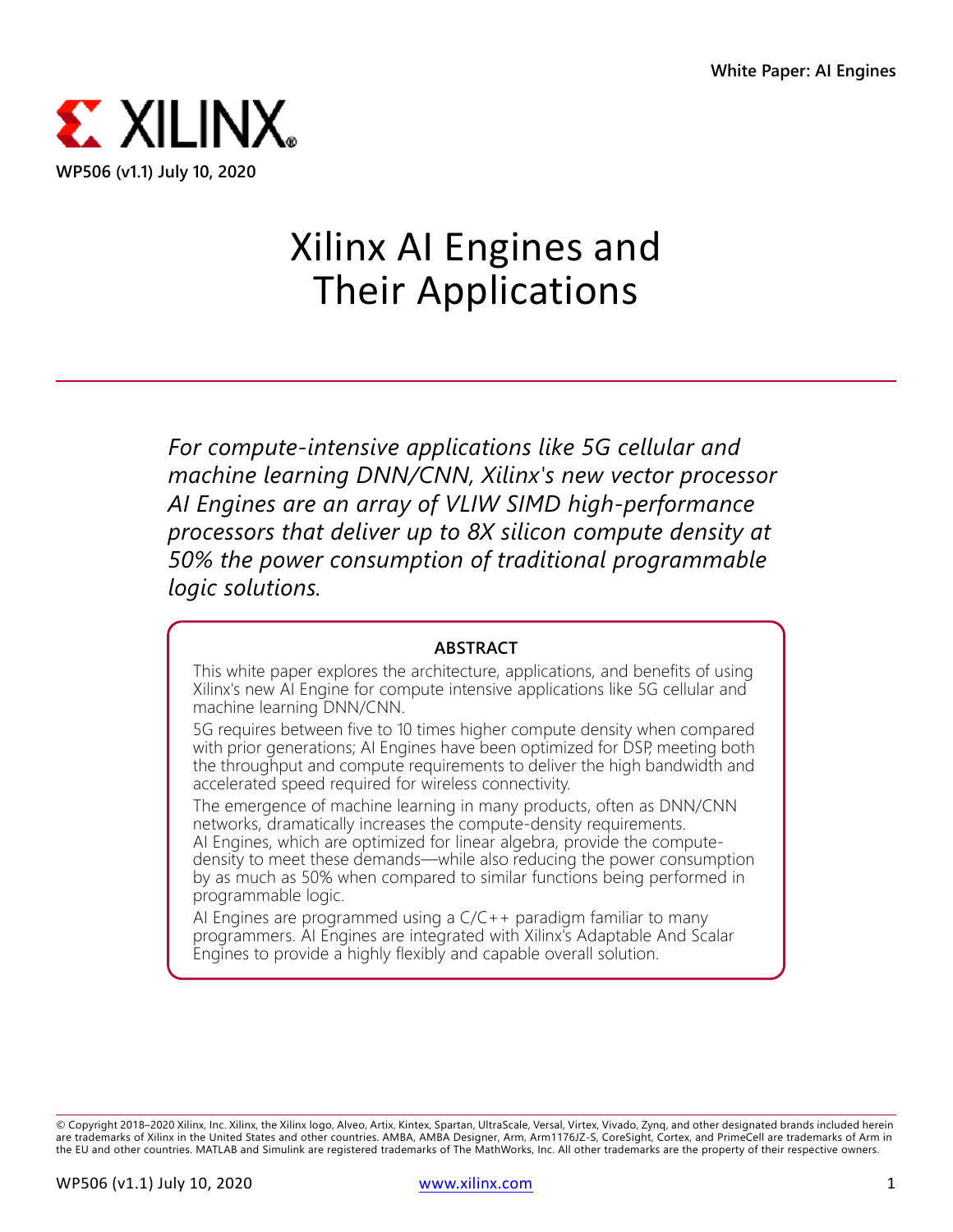## **Xilinx's Rich Compute History**

Xilinx products have a multi-decade history of implementation in computationally intense applications, starting with high-performance computing (HPC) and digital signal processing (DSP) implementations in the early 1990s. The Xilinx XC4000 series of FPGAs became the enabling technology for implementing digital front-end (DFE) solutions for both commercial and Aerospace & Defense wireless communications systems. These early adopters used LUTs and adders to implement the compute elements (such as multipliers) to build DSP functions, FIR filters, and FFTs.

As customers began selecting Xilinx devices to handle demanding new computational applications, specific compute-intensive elements were created, like the first "DSP slice," developed with the Virtex®-II series of FPGAs in 2001. Riding Moore's Law, Xilinx has increased the number of LUTs from just 400 in the XC4000 FPGA to over 3.7 million LUTs and over 12,200 DSP slices in current devices—an increase in available resources of over 9,500 times. With this accelerating increase in compute resources, Xilinx products have been consistently able to provide the compute density and logic resources needed to keep pace with the burgeoning signal-processing marketplace.

## **Technology Advancements Driving Compute Density**

Advancements in multiple technologies are driving the need for non-linear higher compute density. Data converters with sampling rates of gigahertz per second enable direct sampling of RF signals, simplifying the analog system but requiring a corresponding order of magnitude higher DSP compute density. Direct RF sampling is coupled with using multiple antennas, such as advanced radar systems with their tens of thousands of antennas.

The hype surrounding 5G wireless has been brewing for years, and the technology promises to change people's lives by connecting everything in the environment to a network that is one hundred times faster than a cellular connection and ten times faster than the speediest home broadband service. Millimeter waves, massive MIMO, full duplex, beam-forming, and small cells are just a few of the technologies that enable ultrafast 5G networks. Speed and low latency are two major benefits of 5G that promise many new applications, from autonomous vehicles to virtual reality. These technologies drive compute density and memory requirements to an order of magnitude greater than 4G.

With 5G, new technologies such as massive MIMO, multiple antenna, and frequency bands, increase the complexity 100 times that of 4G. Increasing complexity directly drives the compute density, memory requirements, and RF data converters performance. See [Figure 1.](#page-2-0)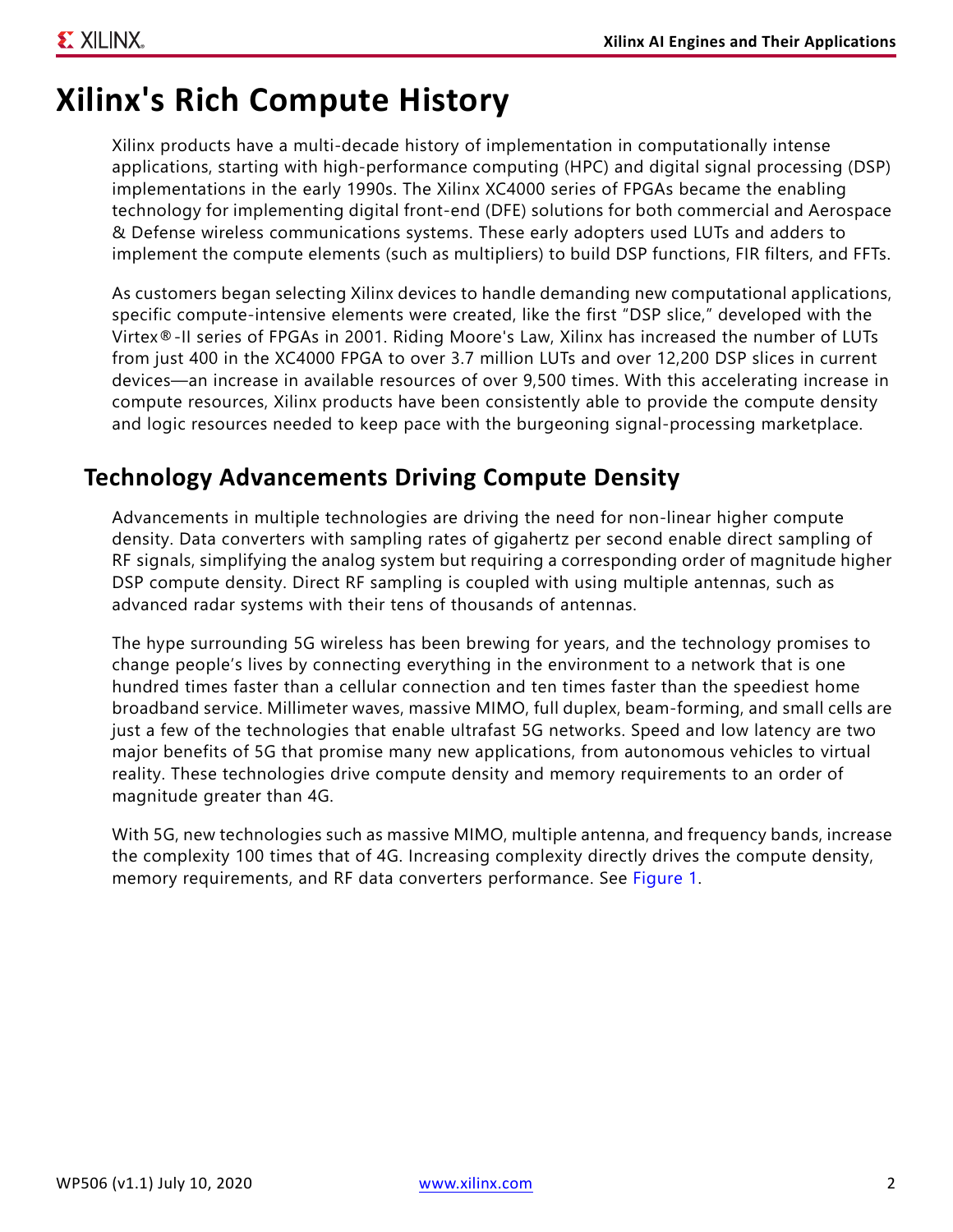<span id="page-2-0"></span>

*Figure 1:* **5G Complexity vs. 4G<sup>1</sup>**

1. ETRI RWS-150029, 5G Vision and Enabling Technologies: ETRI Perspective 3GPP RAN Workshop Phoenix, Dec. 2015: [http://www.3gpp.org/ftp/tsg\\_ran/TSG\\_RAN/TSGR\\_70/Docs](http://www.3gpp.org/ftp/tsg_ran/TSG_RAN/TSGR_70/Docs)

### **The Death of Moore's Law**

In 1965, Intel co-founder Gordon Moore observed that the number of components in integrated circuits was doubling every 2 years. In 1965, this meant that 50 transistors per chip offered the lowest per-transistor cost; Moore predicted that by 1970, this would rise to 1,000 components per chip, and that the price per transistor would drop by greater than 90 percent. Moore later revised this to a doubling of resources every two years, which has held roughly true from 1975 until 2012.<sup>(1)</sup> Moore's Law projected that each next smaller process node would provide greater density, performance, and lower power, all at a lower cost. The observation was named "Moore's Law" and held true for roughly 50 years. The Moore's Law principle was a driving enabler for increasing IC density, performance, and affordability—a principle Xilinx has used to deliver devices that are increasingly capable at lower cost.

As IC process nodes reached 28nm and below, Moore's Law "broke"; devices built on smaller process nodes no longer provided a free ride for power, cost, and performance. A gap developed between the compute demand of 5G cellular systems and programmable logic compute density. The cost, power, and performance required by 5th-generation cellular were outstripping the programmable logic's ability to meet system-level goals.

### **Enter the AI Engine**

Responding to the non-linear increase in demand by next-generation wireless and Machine Learning applications for higher compute density and lower power requirements, Xilinx began investigating innovative architecture, leading to the development of the AI Engine. The AI Engine along with Adaptable Engines (programmable logic) and Scalar Engines (processor subsystem) form a tightly integrated heterogeneous compute platform. AI Engines provide up to five times higher compute density for vector-based algorithms. Adaptable Engines provide flexible custom compute and data movement. Scalar Engines provide complex software support. See [Figure 2](#page-3-0).

<sup>1.</sup> Wikipedia.org, "Moore's law," https://en.wikipedia.org/wiki/Moore%27s\_law, retrieved Aug 2018.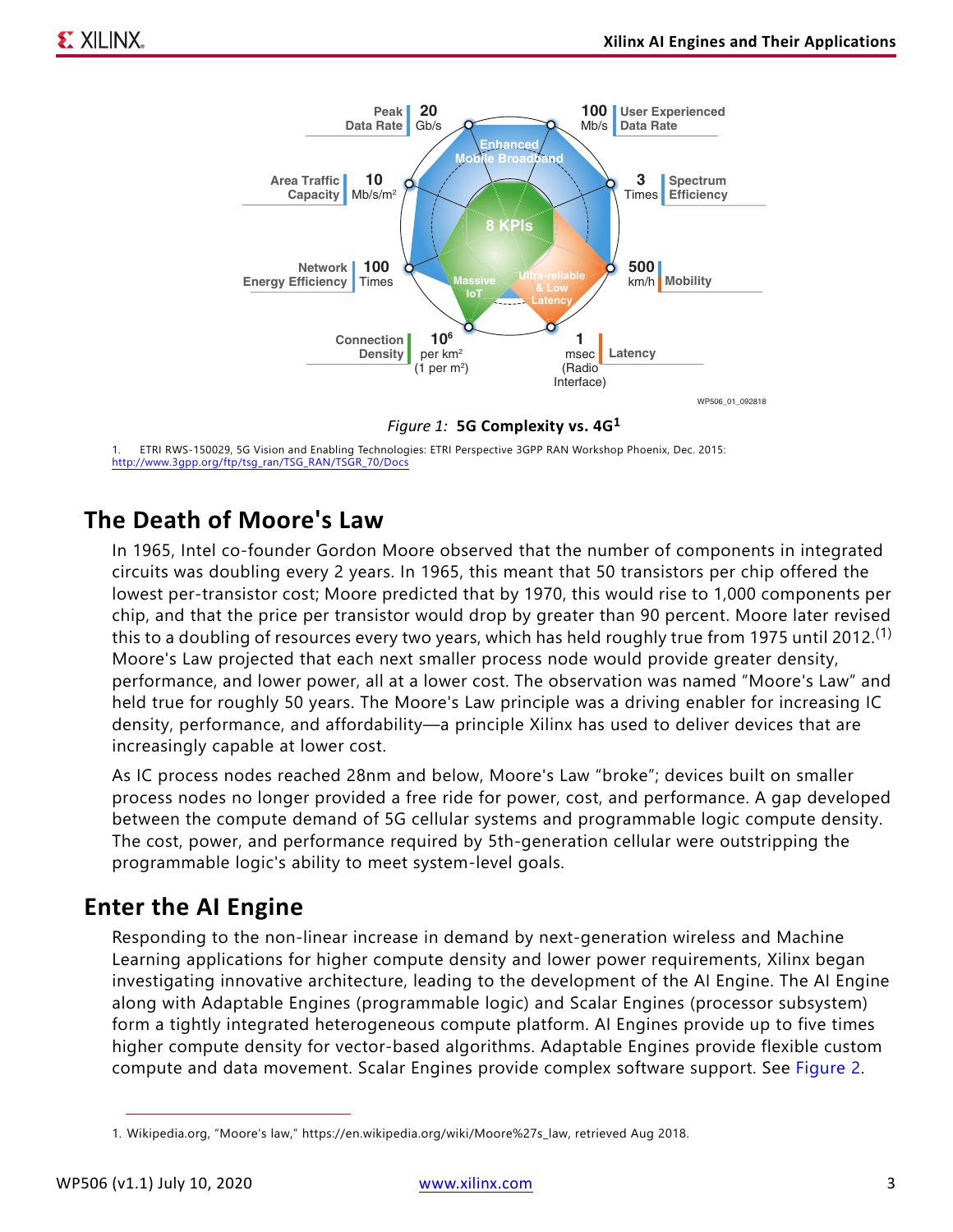<span id="page-3-0"></span>

*Figure 2:* **Heterogeneous Compute**



<span id="page-3-1"></span>

*Figure 3:* **AI Engine Array**

Each AI Engine tile includes vector processors for both fixed and floating-point operations, a scalar processor, dedicated program and data memory, dedicated AXI data movement channels, and support for DMA and locks. AI Engines are a [single instruction multiple data](https://en.wikipedia.org/wiki/SIMD) (SIMD); and very long [instruction word](https://en.wikipedia.org/wiki/Very_long_instruction_word) (VLIW), providing up to 6-way instruction parallelism, including two/three scalar operations, two vector load and one write operation, and one fixed or floating-point vector operation, every clock cycle.

Optimized for real-time DSP and AI/ML computation, the AI Engine array provides deterministic timing through a combination of dedicated data and instruction memories, DMA, locks, and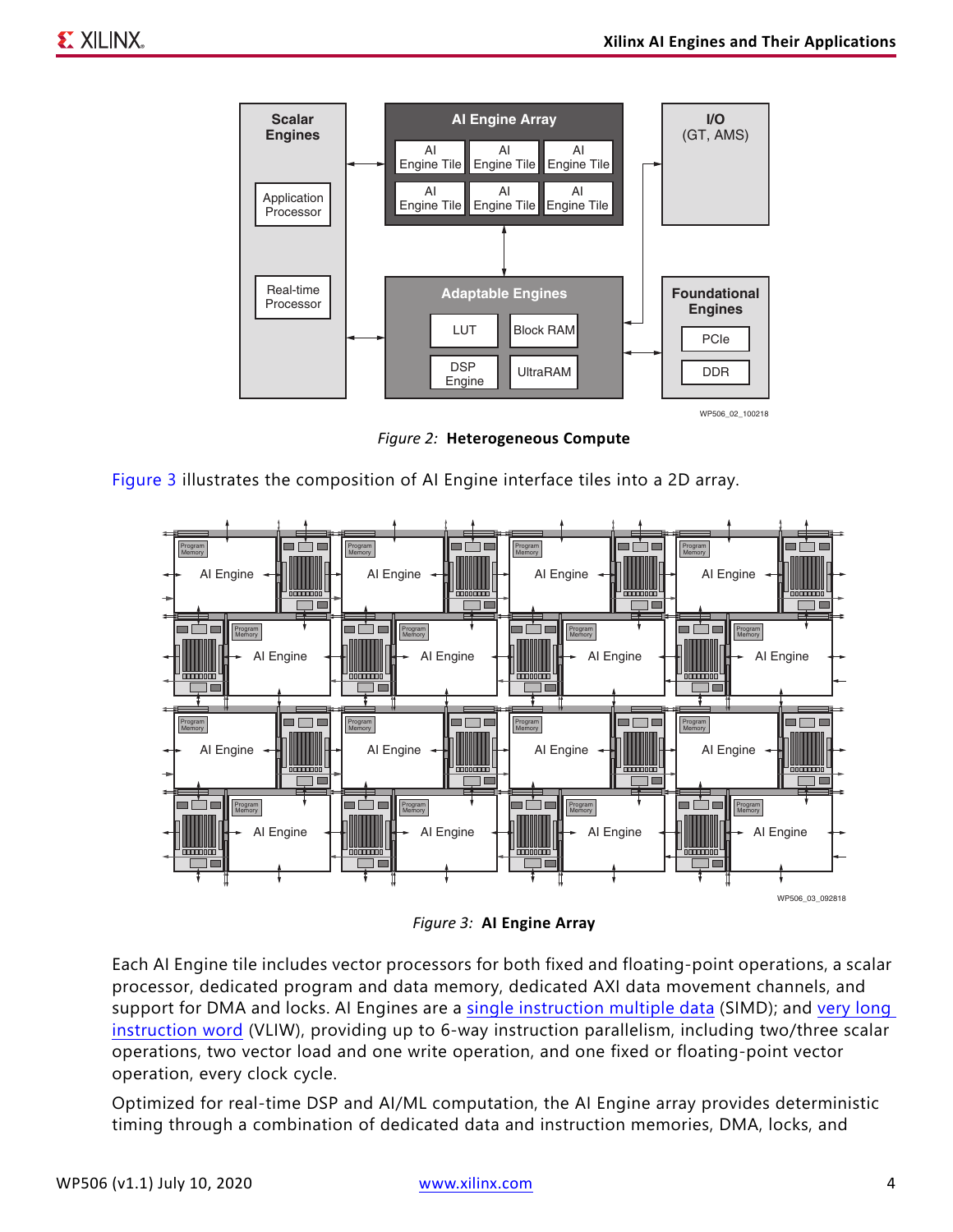software tools. Dedicated data and instructions memories are static, eliminating the inconsistencies that can come from cache misses and the associated fills.

## <span id="page-4-1"></span>**AI Engine Goals and Objectives**

AI Engine goals and objectives were derived from compute-intensive applications using DSP and AI/ML. Additional market requirements include greater developer productivity and higher levels of abstraction, which are driving the evolution of development tools. The AI Engine was developed to provide four primary benefits:

- Deliver three to eight times more compute capacity per silicon area versus PL implementation of compute-intensive applications
- Reduce compute-intensive power consumption by 50% versus the same functions implemented in PL
- Provide deterministic, high-performance, real-time DSP capabilities
- Dramatically improve the development environment and deliver greater designer productivity

### **AI Engine Tile Architecture Details**

To truly get a sense of the tremendous capabilities of the AI Engine, it is essential to gain a general understanding of its architecture and capabilities. The AI Engine tile shown in [Figure 4](#page-4-0) provides a detailed accounting of the resources in each tile:

- Dedicated 16KB instruction memory and 32KB of RAM
- 32b RISC scalar processor
- 512b fixed-point and 512b floating-point vector processor with associated vector registers
- Synchronization handler
- <span id="page-4-0"></span>Trace and debug



*Figure 4:* **Detail of AI Engine Tile**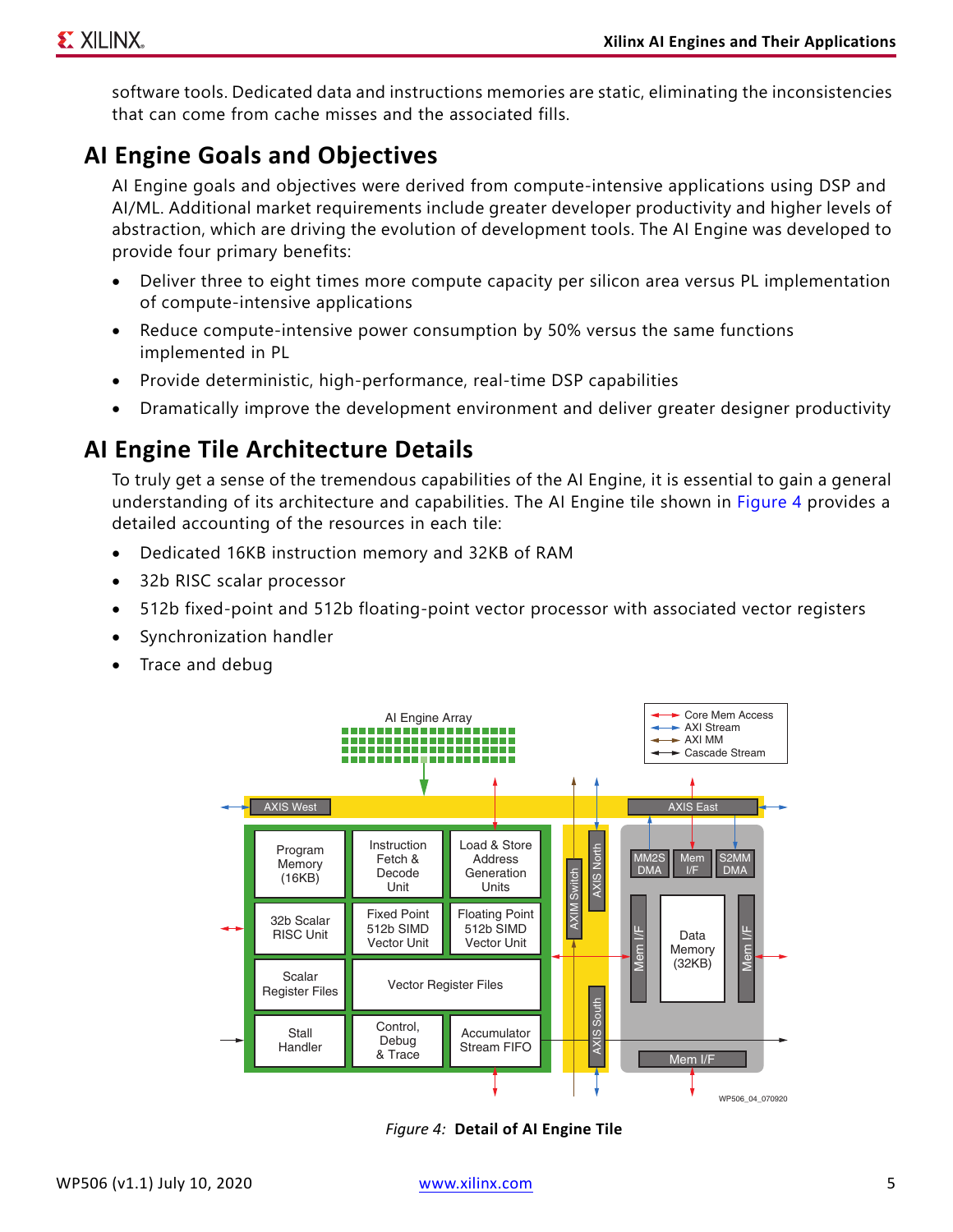An AI Engine with dedicated instruction and data memory is interconnected with other AI Engine tiles, using a combination of dedicated AXI bus routing and direct connection to neighboring AI Engine tiles. For data movement, dedicated DMA engines and locks connect directly to dedicated AXI bus connectivity, data movement, and synchronization.

#### *Operand Precision Support*

The vector processors are composed of both integer and floating-point units. Operands of 8-bit, 16-bit, 32-bit, and single-precision floating point (SPFP) are supported. For different operands, the operands-per-clock cycle changes, as detailed in [Table 1.](#page-5-0)

| Operand A            | Operand B   | Output        | Number of MACs/Clock |
|----------------------|-------------|---------------|----------------------|
| 8b real              | 8b real     | 16b real      | 128                  |
| 16 <sub>b</sub> real | 8b real     | 48b real      | 64                   |
| 16b real             | 16b real    | 48b real      | 32                   |
| 16b real             | 16b complex | 48b complex   | 16                   |
| 16b complex          | 16b complex | 48b complex   | 8                    |
| 16b real             | 32b real    | 48/80 real    | 16                   |
| 16b real             | 32b complex | 48/80 complex | 8                    |
| 16b complex          | 32b real    | 48/80 complex | 8                    |
| 16b complex          | 32b complex | 48/80 complex | $\overline{4}$       |
| 32b real             | 16b real    | 48/80 complex | 16                   |
| 32b real             | 16b complex | 48/80 complex | 8                    |
| 32b complex          | 16b real    | 48/80 complex | 8                    |
| 32b complex          | 16b complex | 48/80 complex | 4                    |
| 32b real             | 32b real    | 80b real      | 8                    |
| 32b real             | 32b complex | 80b complex   | 4                    |
| 32b complex          | 32b real    | 80b complex   | 4                    |
| 32b complex          | 32b complex | 80b complex   | $\overline{2}$       |
| 32b SPFP             | 32b SPFP    | 32b SPFP      | 8                    |

<span id="page-5-0"></span>*Table 1:* **AI Engine Vector Precision Support**

#### *Instruction and Data Parallelism*

Multiple levels of parallelism are achieved through instruction-level and data-level parallelism.

<span id="page-5-1"></span>Instruction-level parallelism is shown in [Figure 5.](#page-5-1) For each clock cycle, two scalar instructions, two vector reads, a single vector write, and a single vector instruction executed—6-way VLIW.



*Figure 5:* **AI Instruction Level Parallelism**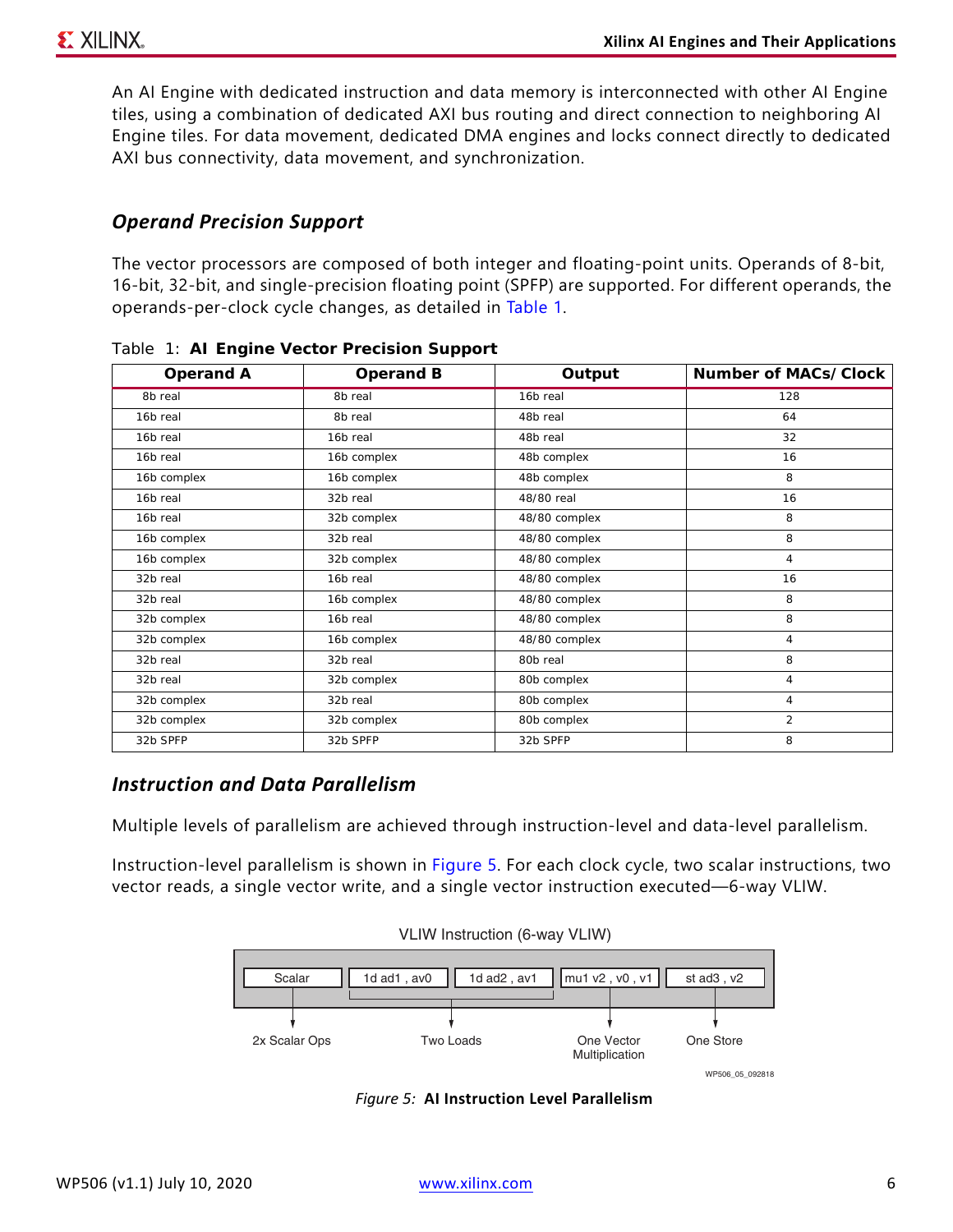Data level parallelism is achieved via vector-level operations where multiple sets of data can be operated on a per-clock-cycle basis, as shown in [Table 1](#page-5-0).

#### *Deterministic Performance and Connectivity*

The AI Engine architecture was developed for real-time processing applications, which require deterministic performance. Two key architectural features ensure deterministic timing:

- Dedicated instruction and data memories
- Dedicated connectivity paired with DMA engines for scheduled data movement using connectivity between AI Engine tiles

Direct memory (DM) interfaces provide direct access between the AI Engine tile and its nearest neighbors, AI Engine tile data memory to the north, south, and west. This is typically used to move results to/from the vector processors while the overall processing chain produces and/or consumes data. Data memory is implemented to enable a "ping-pong" buffering scheme, which minimizes memory contention impacts on performance.

#### *AXI-Stream and AXI-Memory Mapped Connectivity between AI Engine Tiles*

The simplest form of AI Engine to AI Engine data movement is via the shared memory between direct neighboring AI Engine Tiles. However, when the tiles are further away, then the AI Engine tile needs to use the AXI-Streaming dataflow. AXI-Streaming connectivity is predefined and programmed by the AI Engine complier tools based on the data flow graph. These streaming interfaces can also be used to interface directly to the PL and the network on chip (NoC). See [Figure 6.](#page-6-0)

<span id="page-6-0"></span>

*Figure 6:* **Al Engine Array AXI-MM and AXI-Stream Interconnect**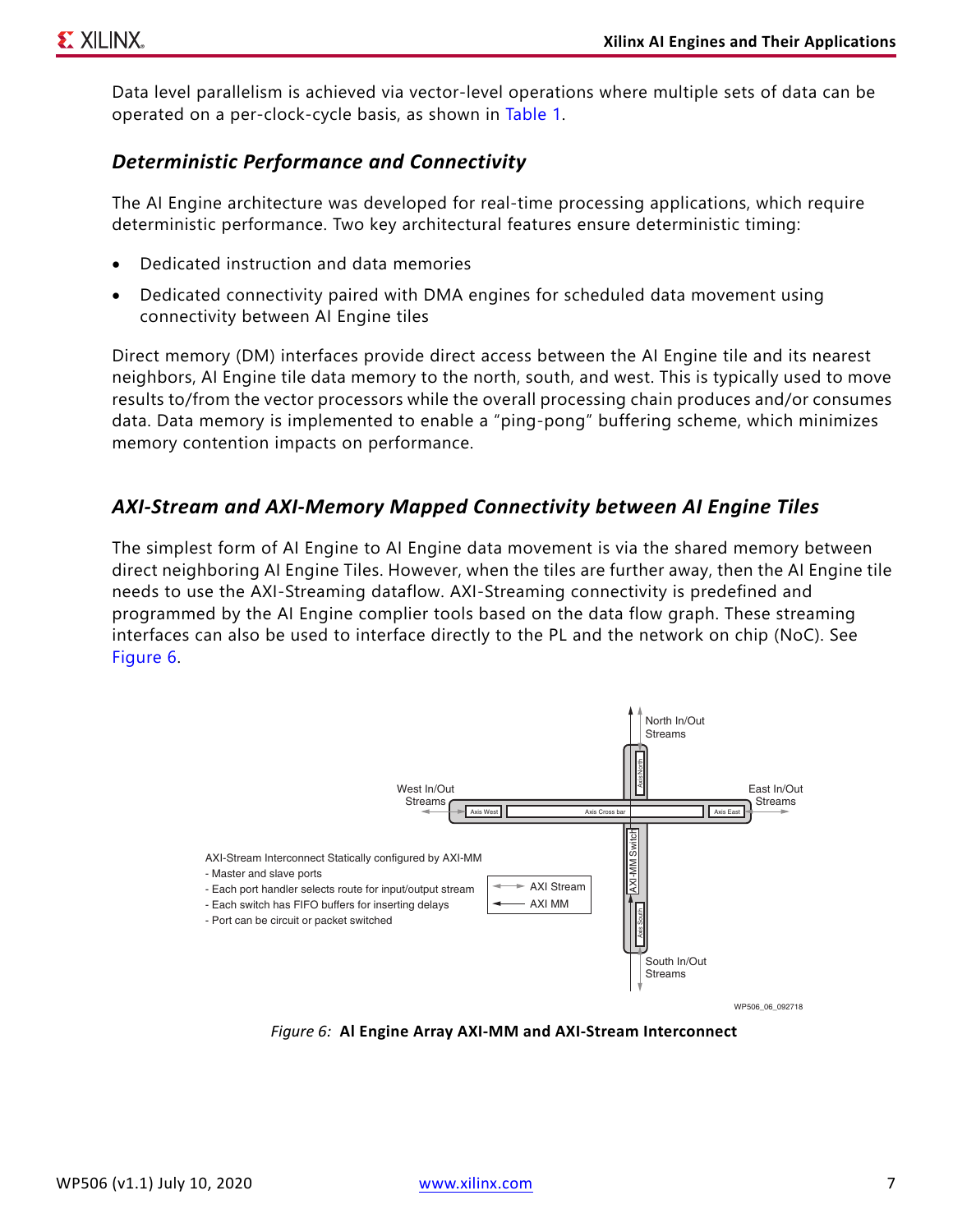#### *AI Engine and PL Connectivity*

One of the Versal portfolio's highest value propositions is the ability to use the AI Engine array with programmable logic in the Adaptable Engine. The combination of resources provides great flexibility to implement functions in the optimal resource, AI Engine, Adaptable Engine, or Scalar Engine. [Figure 7](#page-7-0) illustrates the connectivity between the AI Engine array and the programmable logic, called the "AI Engine array interface." AXI-Streaming connectivity exists on each side of the AI Engine array interface, and extends connectivity into the programmable logic and separately into the NoC.

<span id="page-7-0"></span>

*Figure 7:* **AI Engine Array Interface**

### **AI Engine Control, Debug, and Trace**

Control, debug, and trace functions are integrated into every AI Engine tile, providing visibility for debug and performance monitoring and optimization. Access to the debug capabilities is through the high-speed debug port introduced in the Versal portfolio.

### **Comparing AI Engine and Programmable Logic Implementations**

Section [AI Engine Goals and Objectives](#page-4-1) provides metrics required for assessing whether application and market demands are being met. The effectiveness of the architecture can be measured by implementing 4G and 5G cellular in both the PL and the AI Engine. A summary of the results shows that AI Engine-based solutions can provide:

- Silicon area 3X–8X smaller compared to the same function implemented in PL on the same process node
- Power consumption about 50% that of PL implementation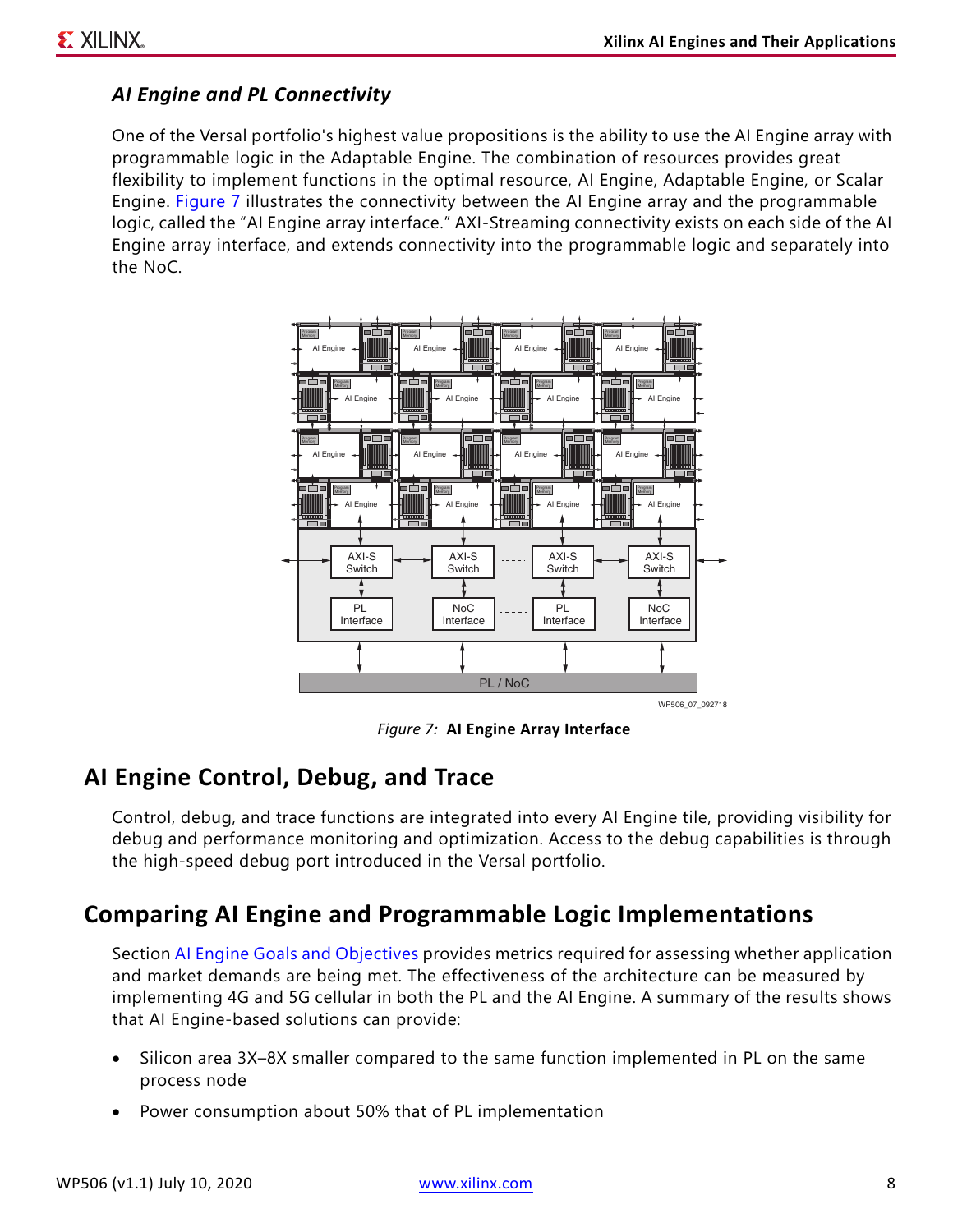For those functions that do not fit into a vector implementation, AI Engine efficiency is far less, and AI Engine is often not as good a fit. In these instances, the PL is a better solution. AI Engines and PL are intended to operate as compute peers, each handling functions that match their strengths. PL is excellent for data movement, bit-oriented functions, and non-vector-based computation; it can also implement custom accelerators for non-AI Engine supported operations. PL and AI Engine complement each other and form a stronger system-level solution. Programmable logic is still a highly valuable resource within most compute-intensive applications; the AI Engine/PL combination can provide flexibility, high compute performance, and high bandwidth data movement and storage.

## **Overview of Versal Portfolio with AI Engine Architecture**

Versal devices include three types of programmable processors: Arm® processor subsystem (PS), programmable logic (PL), and AI Engines. Each provides different computation capabilities to meet different portions of the overall system. The Arm processor is typically used for control-plane applications, operating systems, communications interfaces, and lower level or complex computations. PL performs data manipulation and transport, non-vector-based computation, and interfacing. AI Engine is typically used for compute-intensive functions in vector implementations.

<span id="page-8-0"></span>[Figure 8](#page-8-0) provides a high-level view of a Versal device with an AI Engine array located at the top of the device. Connectivity between the AI Engine array and PL is supported both directly and through the NoC.



WP506\_08\_092818

*Figure 8:* **Versal ACAP with AI Engine Architecture Overview**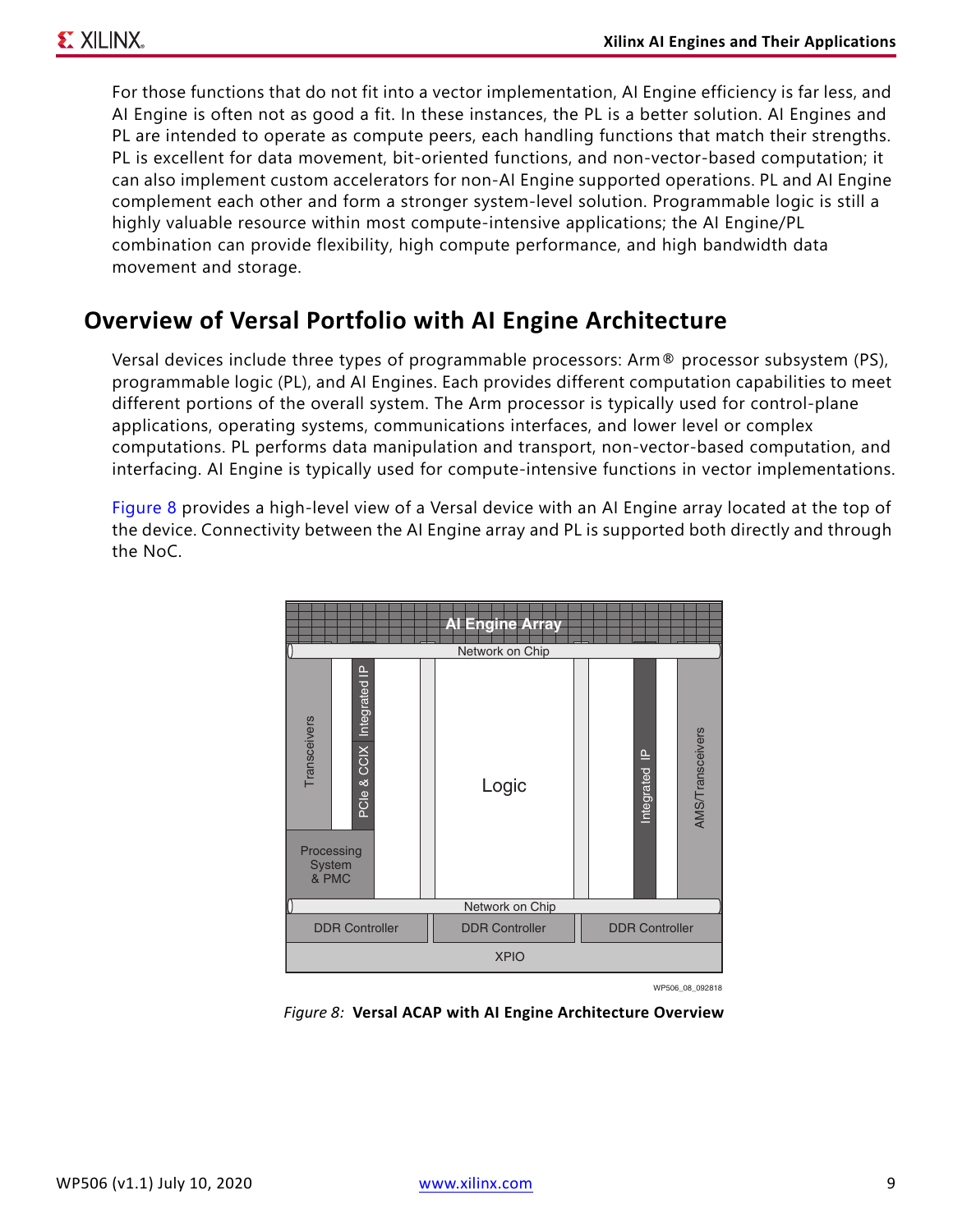# **AI Engine Development Environment**

In recent years, Xilinx has placed a great deal of emphasis on the use of high-level languages (HLL) to help raise the level of abstraction for developing with Xilinx devices. The Versal architecture has three fundamentally different programmable elements: PL, PS, and AI Engine. All three can be programmed using C/C++.

AI Engine simulation can be functional or cycle accurate using an x86-based simulation environment. For system-level simulation, a System-C virtual platform is available that supports all three processing domains.

A key element in the development environment are the AI Engine libraries that support DSP and wireless functions, ML and AI, linear algebra, and matrix math. These libraries are optimized for efficiency and performance, enabling the developer to take full advantage of AI Engine capabilities.

## **AI Engine Applications**

AI Engines have been optimized for compute-intensive applications, specifically digital signal processing (DSP) and some artificial intelligence (AI) technology such as machine learning (ML) and 5G Wireless applications.

## **Digital Signal Processing Using AI Engines**

#### *Radio Solutions Validation Suite*

Real-time DSP is used extensively in wireless communications. Xilinx compared implementations of classic narrow-band and wide-band radio design principles, massive MIMO, and baseband and digital front-end concepts, validating the AI Engine architecture as being well-suited to building radio solutions.

#### *Example: 100MHz 5-Channel LTE20 Wireless Solution*

A 100MHz 5-channel LTE20 wireless was implemented in a portion of a Versal device. Five channels of 16b input data are streamed in at 30.72MSPS and processed in an 89-tap channel filter. The signals are then up-sampled by four using two stages of half-band filters (23 and 11 taps), resulting in a sample rate of 122.88MSPS.

The up-sampled stream is then mixed with a direct-digital synthesized (DDS) sine/cosine wave function and summed. Two additional half-band filters (47 and 27 taps) up-sample by a total of four to produce a 491.52MSPS input stream to a crest-factor reduction (CFR) function. A fractional rate change, five-up/four-down provided by a 41-tap filter, results in a 614.4MSPS input sample rate to a digital pre-distortion function (DPD).

A peak detector/scale find (PD/SF) circuit is implemented in PL; the output of the 491.52MSPS DUC and mixer stage comprises one of its inputs, while the CFR second stage provides its second input. The PD/SF circuit, implemented in PL, is resource-efficient; conversely, it is resource*inefficient* if implemented in an AI Engine. This is a good illustration of an architectural decision taken to utilize the best resource for different functional blocks of the design. See [Figure 9](#page-10-0).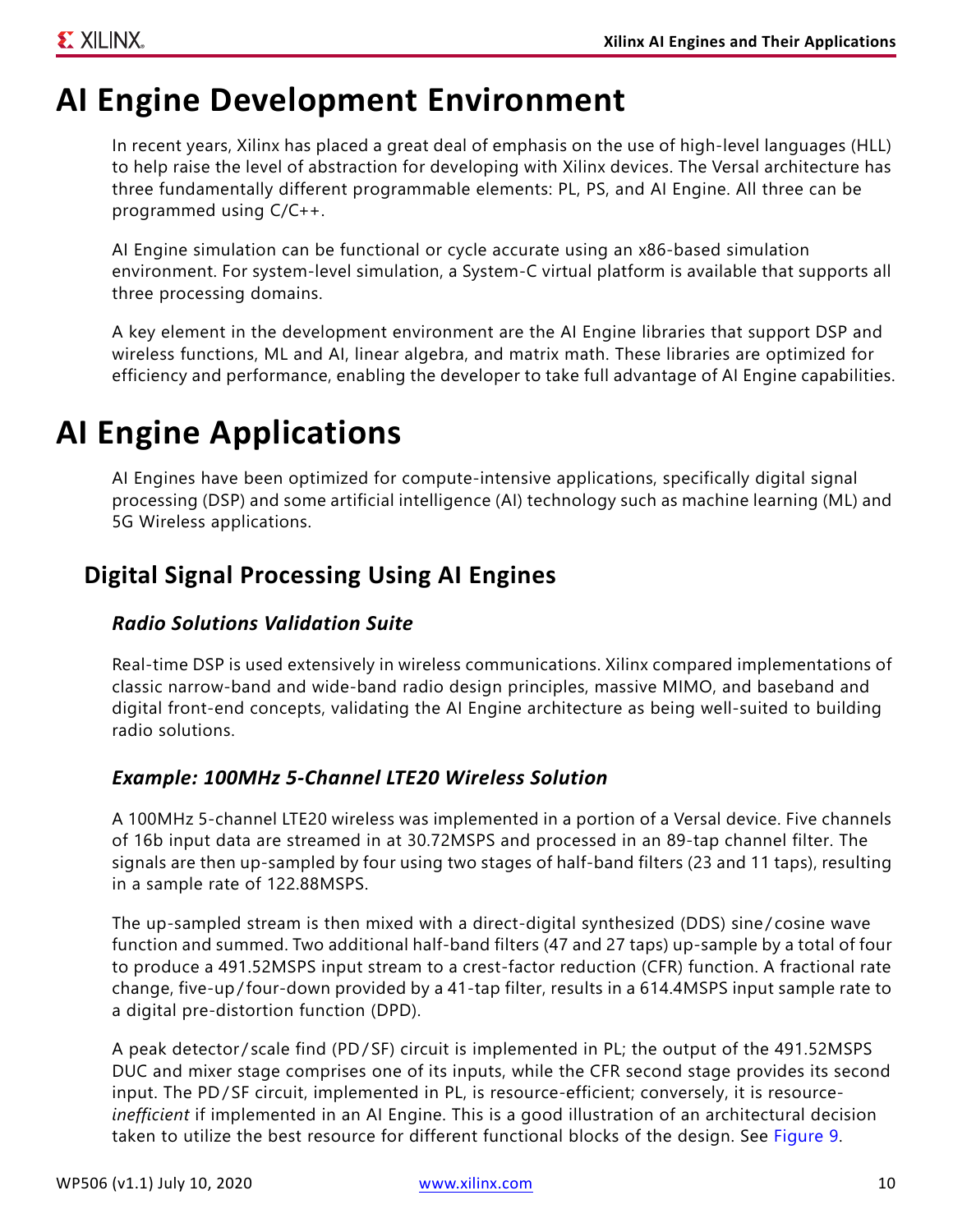<span id="page-10-0"></span>

*Figure 9:* **Block Diagram: 100MHz 5-Channel LTE20 Wireless Solution with DSP**

The DPD function requires periodic recalculation of coefficients. A feedback path from the output of the transmit digital-to-analog converter (DAC) is sampled, using an analog-to-digital converter (ADC), and buffered. A buffered sample data set is passed to the PS, and used to calculate a new set of DPD coefficients ten times per second. New coefficient sets are written back into the DPD using the network-on-chip and AXI bus interconnect.

#### **Machine Learning and AI Engines**

In machine learning, a convolutional neural network (CNN) is a class of deep, feed-forward artificial neural networks most commonly applied to analyzing visual imagery. CNNs have become essential as computers are being used for everything from autonomous driving vehicles to video surveillance and Data Center analysis of images and video. CNNs provided the technological breakthrough that made the reliability of vision-image recognition accurate enough to be used to safely guide a vehicle.

CNN techniques are in their infancy, with new breakthroughs being announced nearly every week. The pace of innovation in this field is astounding and it means that new, previously unobtainable applications are likely to be enabled within the next few years.

However, the challenge with CNNs is the intense amount of computation required - commonly requiring multiple TeraOPS. AI Engines have been optimized to efficiently deliver this computational density cost effectively and power efficiently.

#### *AI Engine CNN/DNN Overlay*

Xilinx is developing a machine-learning inference engine built on the AI Engines and will be applied as an application overlay. Programmable logic is used to efficiently move and manage data. The AI Engine application overlay provides a defined structure for executing the compute and other operations needed to implement many of the popular CNN/DNN networks, such as ResNet, GoogLeNet, and AlexNet.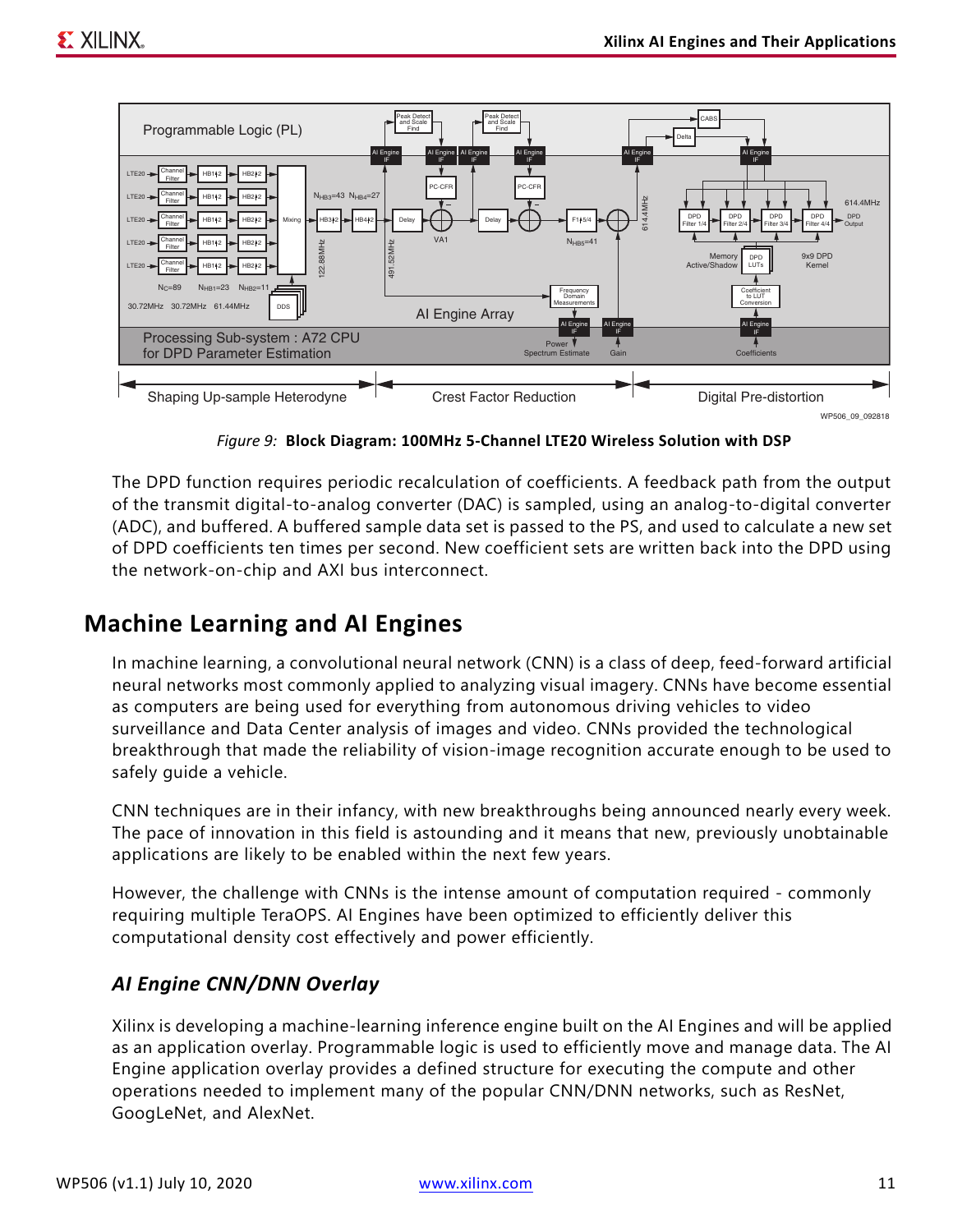From a user's perspective, the overlay approach has many advantages, including the ability to be modified as newer network architectures emerge. The programmable combination of AI Engine and PL provides an efficient and very flexible platform that can grow and expand as the ML application space advances.

The AI Engine CNN/DNN overlay is used both in Data Center applications for accelerating ML network inferencing and in embedded systems. Integration is a simple matter of instantiating the solution into the user's overall design. CNN/DNN networks are then developed using TensorFlow or Caffe and compiled into an executable program that runs on the AI Engine CNN/DNN overlay.

## **Summary**

AI Engines represent a new class of high-performance compute. Integrated within a Versal-class device, the AI Engine can be optimally combined with PL and PS to implement high-complexity systems in a single Xilinx ACAP. Real-time systems require deterministic behavior, which the AI Engine delivers through a combination of architecture features such as dedicated data and programming memories, DMA and Locks, and compiler tools.

AI Engines deliver three to eight times better silicon area compute density when compared with traditional programmable logic DSP and ML implementations, while reducing power consumption by nominally 50%. A C/C++ programming paradigm raises the level of abstraction and promises to significantly increase the developer's productivity.

System performance scalability is provided through a family of devices, ranging from small devices with 30 AI Engines and 80K LUTs to devices with 400 AI Engines and nearly a million LUTs. Package footprint compatibility between these devices enables migration within the product family to meet varying performance and price targets.

For more information, go to:

[WP505,](https://www.xilinx.com/support/documentation/white_papers/wp505-versal-acap.pdf) *Versal: The First Adaptive Compute Acceleration Platform (ACAP)*

[WP504,](https://www.xilinx.com/support/documentation/white_papers/wp504-accel-dnns.pdf) *Accelerating DNNs with Xilinx Alveo™ Accelerator Cards*